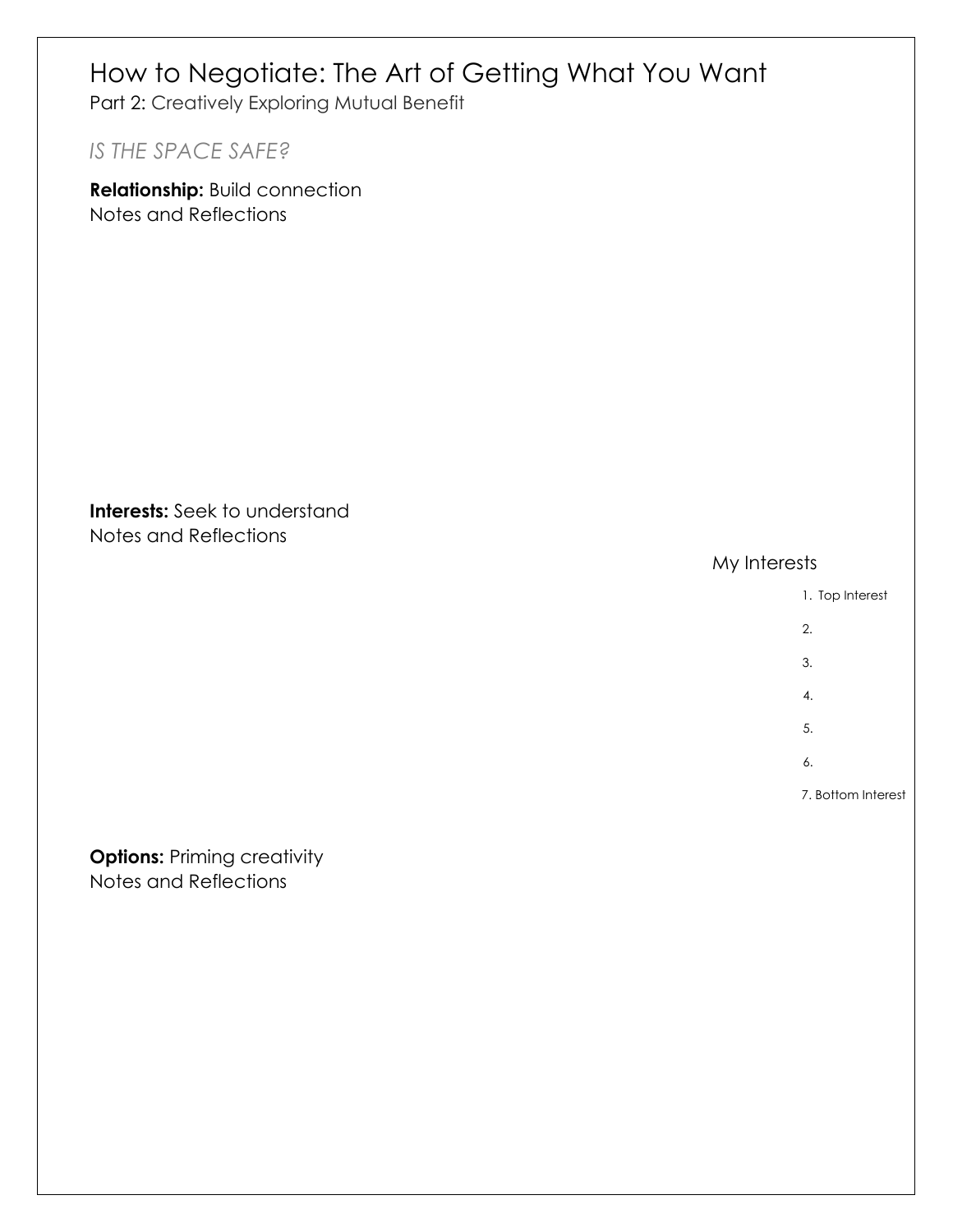### **Negotiation** Phase 2 – Creatively Exploring Mutual Benefit

### *Is the Space Safe?*

Negotiation can be a tremendously creative process which benefits both sides. In order to unlock the creativity, we must create safe and friendly space where interests are shared. Then both sides can collaborate to find creative solutions for mutual benefit.

#### **Relationship.** *Build connection*

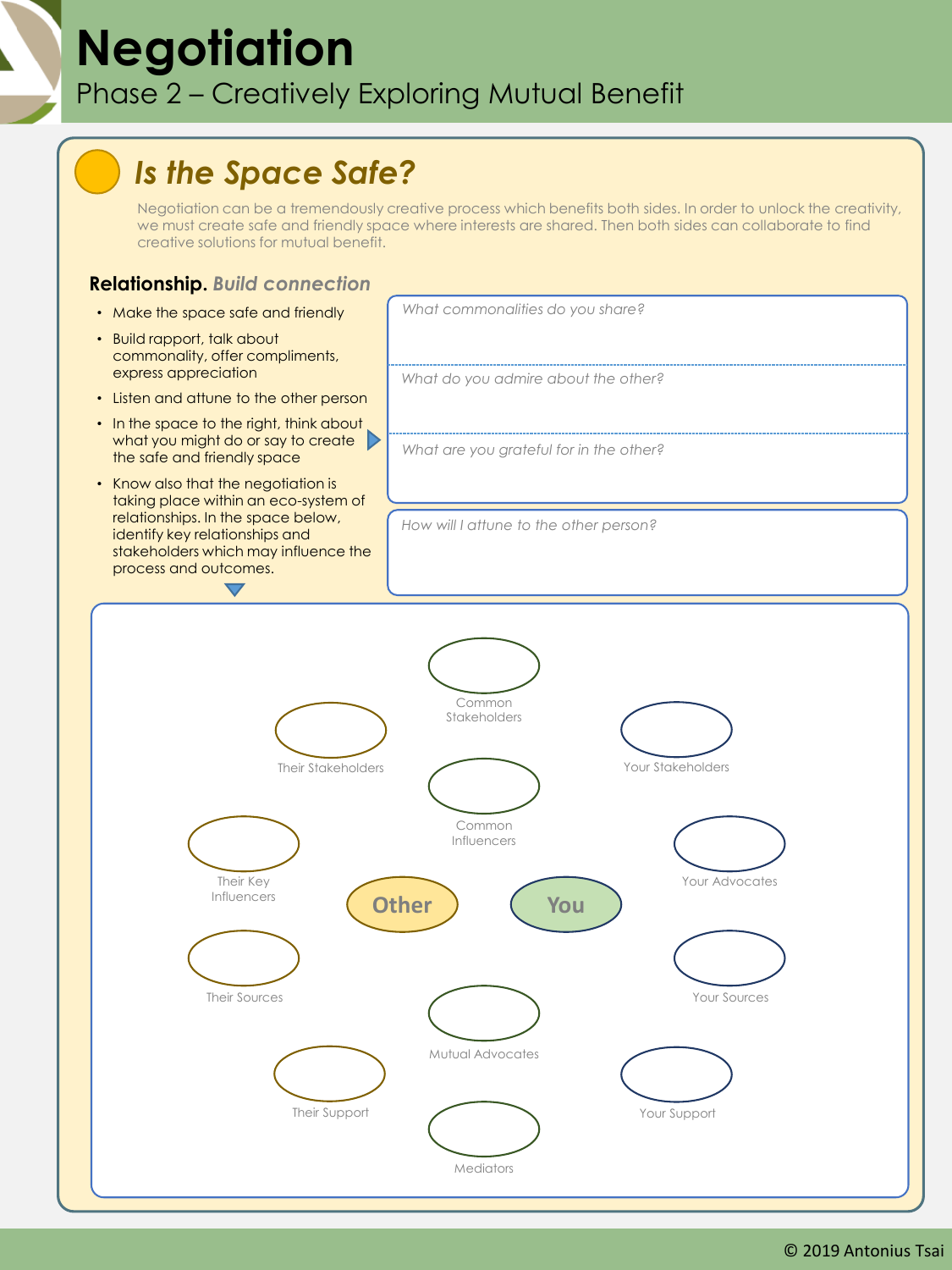## **Negotiation** Phase 2 – Creatively Exploring Mutual Benefit

| <b>Interests.</b> Seek to understand                                                                                               |                                                                                                                                                                    |
|------------------------------------------------------------------------------------------------------------------------------------|--------------------------------------------------------------------------------------------------------------------------------------------------------------------|
| • Ask questions to understand the other<br>side's interests                                                                        | (Question 1)                                                                                                                                                       |
| In the space to the right, think about<br>what questions you might ask to<br>understand the other's interests                      | (Question 2)                                                                                                                                                       |
| Express empathy for the other side's<br>$\bullet$<br>situation (use "mirroring language")                                          |                                                                                                                                                                    |
| In the space below summarize their<br>$\bullet$<br>main interests. Communicate your<br>understanding of their interests.           | (Question 3)                                                                                                                                                       |
| In the space below summarize your<br>main interests. Where possible,<br>communicate your interests in terms<br>of their interests. | (Question 4)                                                                                                                                                       |
| What are your main interests?                                                                                                      | What are <b>their main interests</b> ? (incl. emotions,<br>pressures, fears, goals, how they like to make<br>decisions, etc.)<br>Space of<br>Creative<br>Solutions |

#### **Options.** *Priming creativity*

- Once the safe and friendly space has been established and the both sides understand each other's interests…
- …the two sides can begin to creatively explore mutually beneficial positions
- To facilitate the creativity, consider limiting assumptions you and the other person may be making. What would it mean to challenge those assumptions?
- In the space to the right, identify some assumptions which may be challenged.
- After challenging limiting assumptions, both sides should generate some potential (priming) positions which may satisfy the interests of both parties.
- In the space to the right, think about some potential priming positions
- Express priming positions tentatively (as opposed to definitively)